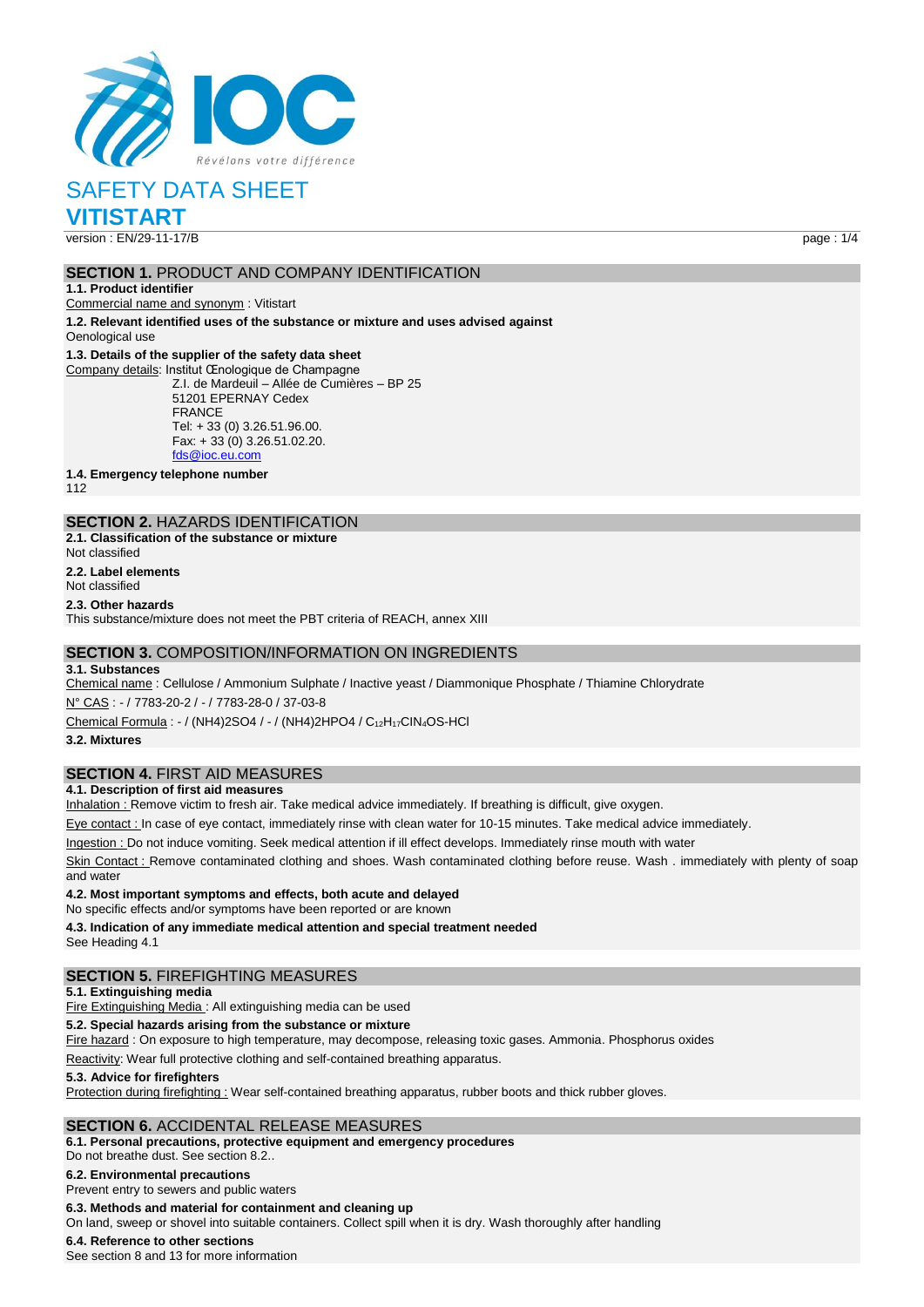

# SAFETY DATA SHEET

**VITISTART**

version : EN/29-11-17/B page : 2/4

# **SECTION 7.** HANDLING AND STORAGE

### **7.1. Precautions for safe handling**

Do not allow contamination by any foreign material. Avoid dust production. Prevent moisture contact. Wear suitable protective clothing and gloves

When using do not eat, drink or smoke. Wash hands and other exposed areas with mild soap and water before eat, drink or smoke and when leaving work.

#### **7.2. Conditions for safe storage, including any incompatibilities**

Store in dry, cool, well-ventilated area. Store away from heat/moisture. Keep away from combustible material

#### **7.3. Specific end use(s)** No additional information available

### **SECTION 8.** EXPOSURE CONTROL / PERSONAL PROTECTION

**8.1. Control parameters** No data available **8.2. Exposure controls** No data available

## **SECTION 9.** PHYSICAL AND CHEMICAL PROPERTIES

**9.1. Information on basic physical and chemical properties** Apperance : White powder Odour : Odourless Odour threshold : No data available pH : No data avaialable Melting / freezing point : No data available Initial boiling point and boiling range : No data available Flash point : Not flammable Evaporation rate: No data available Flammability (solid, gas) : Not flammable Upper/lower flammability or explosive limits: No data available Vapour pressure : No data available Vapour density: No data available Relative density: No data available Solubility(ies); Water: 690 g/l 20°C Partition coefficient: n-octanol/water: No data available Auto-ignition temperature: No data available Decomposition temperature : 150 °C Viscosity : No data available Explosive properties: No data available Oxidising properties: No data available

**9.2. Other information**

#### **SECTION 10.** STABILITY AND REACTIVITY **10.1. Reactivity**

Stable under normal conditions (Handling and storage). **10.2. Chemical stability** Stable under normal conditions (Handling and storage) **10.3. Possibility of hazardous reactions** No **10.4. Conditions to avoid** High temperature. (Decomposition). Moisture **10.5. Incompatible materials** Strong acids

**10.6. Hazardous decomposition products** Toxic fumes. Ammonia. Phosphorus oxides. Nitrogen oxides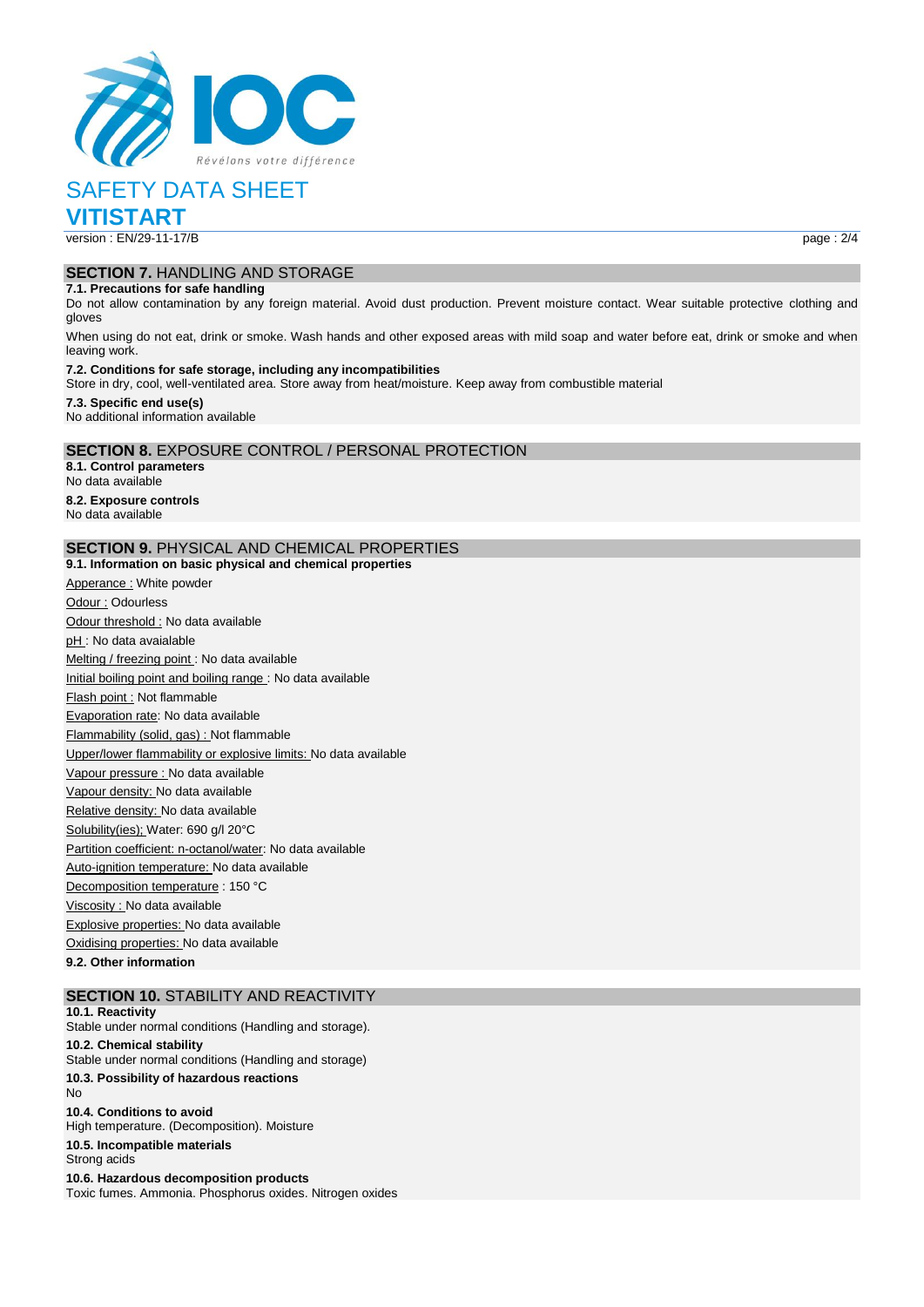

SAFETY DATA SHEET

**VITISTART**

version : EN/29-11-17/B page : 3/4

## **SECTION 11.** TOXICOLOGICAL INFORMATION

**11.1. Information on toxicological effects** No data available

## **SECTION 12.** ECOLOGICAL INFORMATION

**12.1. Toxicity** No data available

#### **12.2. Persistence and degradability**

Persistence and degradability : Not relevant. (inorganic substance)..

**12.3. Bioaccumulative potential**

Small **12.4. Mobility in soil** No data available

#### **12.5. Results of PBT and vPvB assessment**

This substance/mixture does not meet the PBT criteria of REACH, annex XIII This substance/mixture does not meet the vPvB criteria of REACH, annex XIII.

**12.6. Other adverse effects**

No

## **SECTION 13.** DISPOSAL CONSIDERATIONS

#### **13.1. Waste treatment methods**

Waste treatment methods : Dispose in a safe manner in accordance with local/national regulations.

Additional information : Empty packaging can have residues or dusts and are subject to proper waste disposal, as above.

## **SECTION 14.** TRANSPORT INFORMATION

**14.1. UN number** No dangerous good in sense of transport regulations. **14.2. UN proper shipping name** Not applicable **14.3. Transport hazard class(es)** Not applicable **14.4. Packing group** Not applicable **14.5. Environmental hazards** Other information : No supplementary information available **14.6. Special precautions for user** No data available **14.7. Transport in bulk according to Annex II of MARPOL 73/78 and the IBC Code** Not applicable

**SECTION 15.** REGULATORY INFORMATION

**15.1. Safety, health and environmental regulations/legislation specific for the substance or mixture**

No REACH Annex XVII restrictions.

**15.2. Chemical safety assessment** A chemical safety assessment has been carried out

### **SECTION 16.** OTHER INFORMATION

Indication of changes : according to Regulation (EC) No. 1907/2006 (REACH). Data sources : Reach dossier. Abbreviations and acronyms : ADN: European Agreement concerning international carriage of Dangerous goods by Inland waterways ADR: European Agreement concerning international carriage of Dangerous goods by Road AF : Assessment factor BCF : Bioconcentration factor Bw: Body weight CAS: Chemical Abstracts Service CLP : Classification, labelling, packaging CSR: Chemical Safety Report DMEL : Derived maximum effect level DNEL: Derivative No effect Level EC: European Community ELV : Emission limit values

EN: European Norm